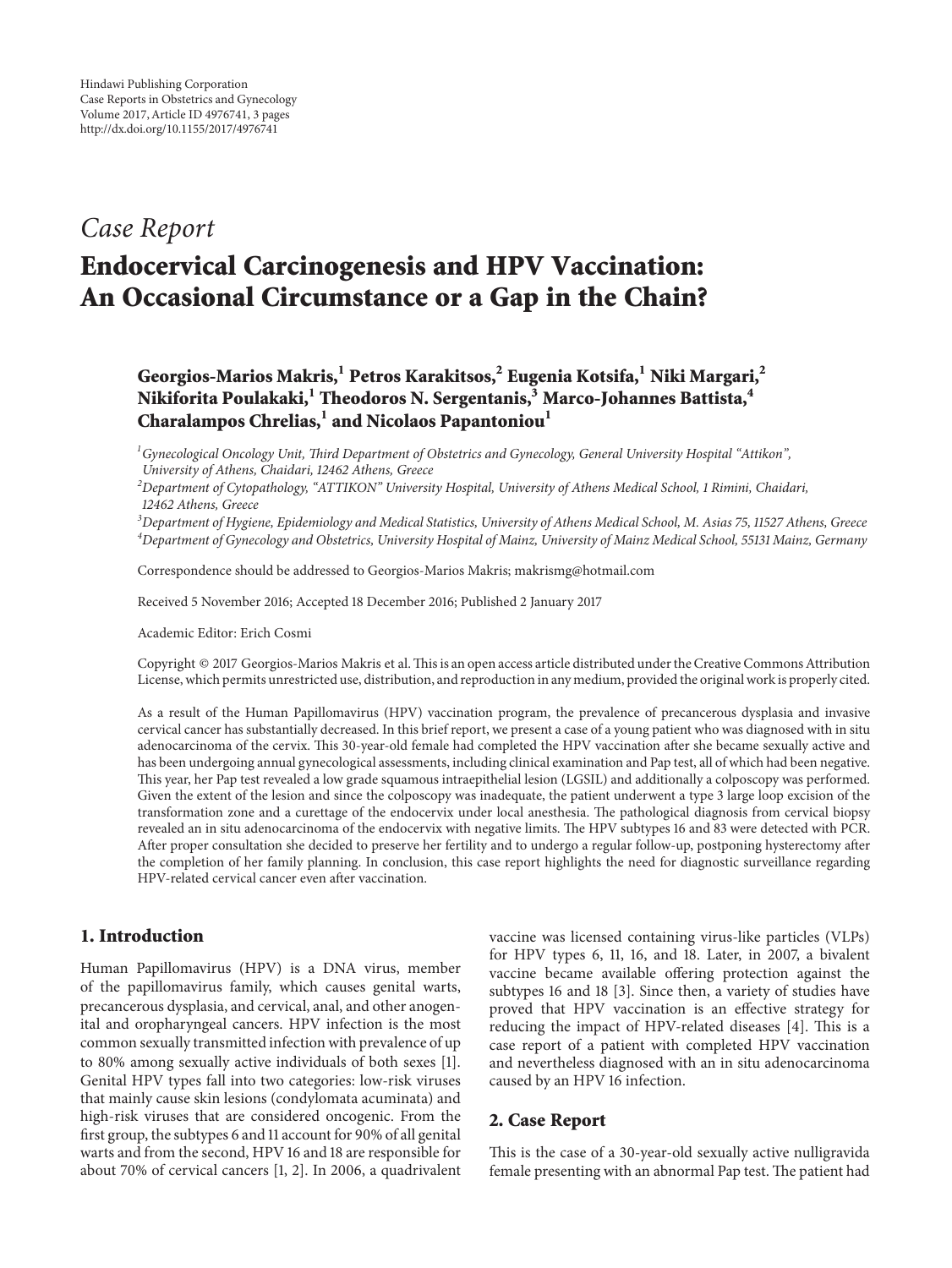a free gynecological and family medical history, she has been smoking since the age of 15 (totally 10 py), and she had completed the HPV vaccination (three doses of the HPV vaccine) 6 years ago, after she became sexually active. There was no known history of STDs reported from her sexual partners (six in total) and she had the same sexual partner for the last 3 years.

The patient had been undergoing gynecological assessment by her treating specialist, including clinical examination and Pap test in a private practice, annually, since the age of 20, and all of them had been negative; however, at the age of 29, the Pap test revealed for the first time a low grade squamous intraepithelial lesion (LGSIL). One year later, the patient was referred to the Cervical Pathology Department, Third Department of Obstetrics and Gynecology, General University Hospital "Attikon", University of Athens; after the clinical and gynecological examination, liquid phase cytological examination and a colposcopy were performed. The cytological assessment revealed a high-grade squamous intraepithelial lesion (HGSIL) and the PCR HPV test (CLART® Human Papillomavirus 2, GENOMICA) was positive for types 16 and 83. The dual staining immunocytochemical evaluation, using the CINtec® cytology double staining (p16/Ki67) kit, revealed p16 and ki-67 positivity.

Because of the extent and the immunocytochemical features of the lesion, and since the colposcopy was inadequate (the transformation zone was type 3 and the squamocolumnar junction was not entirely visible), the patient underwent a type 3 large loop excision of the transformation zone (LLETZ) and a curettage of the endocervix under local anesthesia. The pathological diagnosis from cervical biopsy revealed an in situ adenocarcinoma of the endocervix with negative limits. HPV typing in the biopsy sample confirmed the positivity for HPV 16 and 83 was detected. In addition, there was positive immunostaining of the protein p16 and Ki-67 expression was 30%.

After the counseling, the patient decided to preserve her fertility since she wishes to procreate. She was informed about the possible risks and decided to perform a hysterectomy by the completion of her family planning. One year after LLETZ, she remains without evidence of local recurrence or invasive cancer. Written informed consent was obtained by the patient for the publication of this case report.

#### **3. Discussion**

We present a case of cervical adenocarcinoma in situ (AIS) in a 30-year-old female with a positive HPV 16 typing test though fully vaccinated against HPV after the onset of her sexual life. This is a rare incident that is raising many questions about the efficacy and the safety of HPV vaccines. What remains unknown about this case is the time of the infection since the patient's annual Pap smears had been negative. One possible explanation may therefore be the efficacy of the vaccine. Since the two vaccines became available and were included in the National Vaccination Program of many countries including Greece, a variety of studies have been published concerning the impact of the vaccines on the

prevalence of HPV 16 and 18 related precancerous lesions, in situ carcinomas, and invasive cancers.

Villa et al. [\[5\]](#page-2-4) in the 5-year follow-up study performed in 2006 indicated that among quadrivalent vaccine recipients there was one case of HPV 16 DNA detection reported at the last visit before loss to follow-up and one case of verifiable persistent infection caused by HPV 18 infection. For this subject, the aforementioned subtype was detected only at months 12 and 18.

In 2007 the members of the FUTURE II study group [\[6\]](#page-2-5) published a study based on a combined analysis of four randomized clinical trials. In this study, one case of HPV 16 related CIN3 was reported among vaccine recipients. Yet in this case, the patient was also tested positive for HPV 52. This specific subtype was detected at baseline and in five histology specimens, whereas HPV 16 DNA was detected in one histology specimen only during the diagnosis.

Wong et al. [\[7\]](#page-2-6) presented some interesting data in 2010. Four cases of in situ and microinvasive cervical cancer were reported, identified in the Vaccine Adverse Event Reporting System (VAERS) database from January 1, 2006, through April 9, 2009. As far as the HPV subtype is concerned, three cases were identified as having high-risk HPV types, including one case with HPV 16. Nevertheless, the writers underlined that they did not have information on prevaccination HPV status of the patients in question (other than a single case, who was HPV positive prior to vaccination) and therefore exposure before vaccination could not be excluded.

In 2012, Szarewski et al. [\[8\]](#page-2-7) identified five HPVvaccinated patients with CIN III associated with HPV types 16 (three cases) and 18 (two cases) at the study endpoint.What is interesting about this study is that the women participating were included regardless of their HPV DNA, serological, and cytological status at baseline. For that reason it was possible to evaluate the vaccine efficiency (VE) in both seropositive and seronegative females. As it appears, in women with serological evidence of previous-to-vaccination HPV-16/18 infection, the VE was generally lower than in women who, at baseline, were either HPV DNA negative and seronegative or DNA negative regardless of serological status.

In another study by Gertig et al. [\[9](#page-2-8)] there are 47 cases of CIN3/AIS reported at the fully vaccinated cohort from which only one refers to adenocarcinoma in situ. In 2015, Apter et al. [\[10](#page-2-9)] reported in the PATRICIA trial (Papilloma TRIal against Cancer In young Adults) three cases of CIN1 in the vaccinated cohort and one case of CIN2 in a young woman. However, the patient in question acquired the HPV-16 responsible for development of the lesion before she completed the full threedose series.

The aforementioned studies may indicate that the VE may not always be 100%. Therefore, it might be helpful to monitor the immunological response of the patient after the vaccination by controlling the antibodies against the HPV viruses, although the clinical relevance of this test has not been fully established. In conclusion, vaccinated females should not consider themselves totally secure. It is highly recommended that they continue their annual gynecological examination, since the Pap smear and/or HPV typing have been proved an excellent method of secondary prevention.